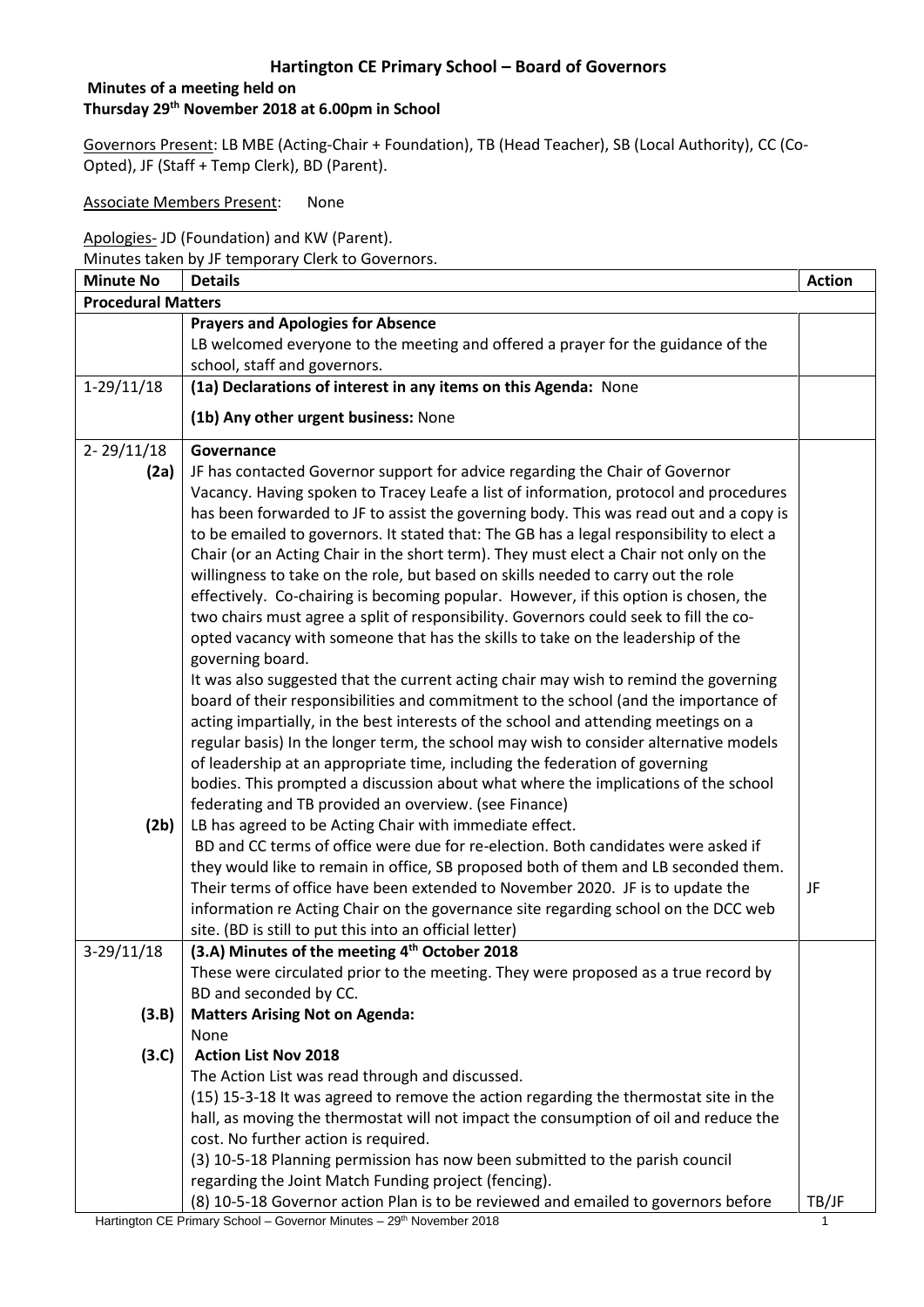**Hartington CE Primary School – Board of Governors**

|            | the end of the week.                                                                       |       |
|------------|--------------------------------------------------------------------------------------------|-------|
|            | (13) 10-5-18 Health & Safety audit results to be collated.                                 | TB/JF |
|            | (5) 28-6-18 Staff references re Dr TB are to be actioned before the next meeting.          | TB    |
|            | (4) 28-6-18 The updated SES is to be completed for January 2019                            | TB/JF |
|            | (1b) 4-10-18 All governor forms have been returned and just require correlation.           | JF    |
|            | (2) 4-10-18 Names of potential governors have been suggested. Following a lengthy          |       |
|            | discussion and considering the information from Governor support it was agreed that        |       |
|            | the position would be re advertised, so as to follow protocol and guidance.                |       |
|            | <b>Challenging question:</b> BD asked, "Would potential governors with large school        |       |
|            | backgrounds understand the needs of a small rural schools?"                                |       |
|            | LB stated that they could potentially have the skills we require as a governing body       |       |
|            | regardless of whether they had a large school background. JF again reiterated that we      |       |
|            | must follow the protocol and procedures set out in the information from Tracey Leafe       | JF    |
|            | (which is to be emailed to all governors).                                                 |       |
|            | (4) 4-10-18 The letter re-work to be carried out has not been sent to parents as we        |       |
|            | still haven't a start date.                                                                |       |
|            | (8) 4-10-18 The DPO contract is still to be actioned.                                      | JF    |
|            | (10) 4-10-18 Some governors have completed the learning walk documents but TB felt         | JF/TB |
|            | that it would be helpful if she sent out a draft copy with bullet points to help           |       |
|            | governors with the completion.                                                             |       |
|            | (12) 4-10-18 The Vision Statement is to be typed out and laminated for the church and      | JF    |
|            | displayed in school.                                                                       |       |
|            |                                                                                            |       |
|            | Regarding the Clerk to Governors JF has registered the school with a 'Inspiring            | TB/JF |
|            | Governance Programme' on the recommendation of Governor support. We have                   |       |
|            | already had two enquiries which TB & JF are to follow up.                                  |       |
| 4-29-11-18 | <b>Finance</b>                                                                             |       |
|            | Following the telephone conversation Wednesday 14-11-18 between TB, JF and patch           |       |
|            | officer a School Support Finance report has been received. TB informed the governors       |       |
|            | that the school would remain in the black for the financial year 2018/19 and 2019/20       |       |
|            | 2020/21 would remain in the black as long as we were careful but 2021/22 we would          |       |
|            | go into the red by £35,000.                                                                |       |
|            | SB asked if we had 4 more children join the school would it effect the budget. TB          |       |
|            | stated that this depended on the needs of the child/children. (ie additional needs that    |       |
|            | required extra support etc).                                                               |       |
|            | <b>Challenging question:</b> LB asked, "What would happen once the school finances went    |       |
|            | into the red?"                                                                             |       |
|            | TB stated that the LA would contact the school the year before to speak with the HT &      |       |
|            | finance Governors to discuss possible actions, viability, federation, redundancies etc.    |       |
|            | They would look at the school's results, ofsted, staffing structure, staff cutting, age of |       |
|            | staff (retirement) etc.                                                                    |       |
|            | TB stated that the school had unofficially been approached last year regarding the         |       |
|            | possibility of federating with an established federated group. If the school federated it  |       |
|            | would have an executive head who would manage 2/3/4 schools. They would share a            |       |
|            | governing board over the group of schools, each school would have its own SLT who          |       |
|            | would deal with the day to day running of the school. The executive head would make        |       |
|            | all the management decisions for all the schools under his/her leadership.                 |       |
|            | At this moment in time the Patch Officer has said there is no need to worry and just to    |       |
|            | keep monitoring the spending. The majority of the budget goes on staff wages.              |       |
| (AA)       | The proposed library/movable classroom remains on going. £4000 of the Joint Match          |       |
|            | Funding was ring fenced to start the project this academic year. Due to the work that      |       |
|            | is to be undertaken regarding the asbestos removal we may have to use the £4000 to         |       |
|            | pay for this work to be undertaken. JF is in contact with Dave Chadwick and Brian          | JF    |
|            | Redding regarding the funding and if it can be paid for out of another pot.                |       |
| (4B)       | Staff - KJW continues to work an extra 2.5 hours on a Wednesday afternoon until the        |       |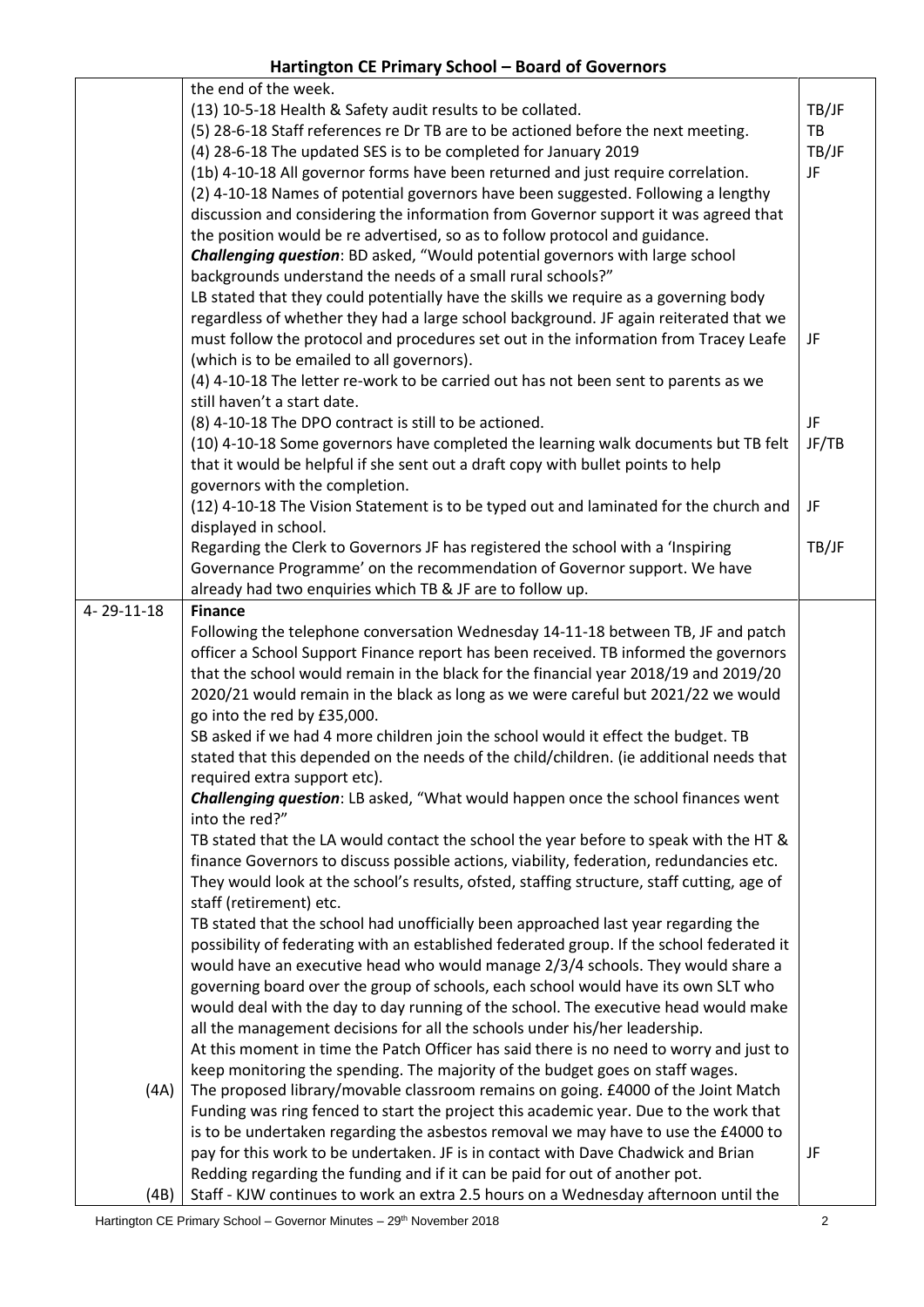|            | end of the autumn term. She will return to 0.7 after Christmas. JF works in class 1 with    |  |
|------------|---------------------------------------------------------------------------------------------|--|
|            | the year 1 pupils every morning. On Monday and Wednesday mornings from 11am JF              |  |
|            | supports the literacy in class 2. This is due to lack of progress which was identified      |  |
|            | during a monitoring meeting between staff. The focus will be on writing. TB & KJW           |  |
|            | will continue to monitor this over the next term.                                           |  |
|            | TB will undertake performance management on 11 <sup>th</sup> December with LB, JD and link  |  |
|            | advisor PH. If she meets her targets, she will progress from scale 10 to 11 and this will   |  |
|            | be back dated to Sept 2018.                                                                 |  |
| (4C)       | Premises - The proposed asbestos work is still not finalised due to different quotes.       |  |
|            | As the quotes all fall below the threshold amount of £10,000 we are unable to access        |  |
|            | the IMP fund. If the quotes were added together then we may be able to access some          |  |
|            | funding but no one seems able to help with this query. Also since the initial               |  |
|            | investigation and quotes been submitted to property services, a further quote has           |  |
|            | been received. This is to remove the asbestos in an area above the sterilizer and sink,     |  |
|            | before fitting an extractor canopy. The quote was £5,709.61. Due to the size of the         |  |
|            | quote JF contacted Sam Wragg who then passed us over to Dave Chadwick. Eventually           |  |
|            | Paul Whitehead arranged to meet with TB & JF at school to discuss the proposed              |  |
|            | work. Following the consultation with him, it was agreed that the asbestos in the           |  |
|            | kitchen would not require removal as the canopy would be below the area of                  |  |
|            | asbestos and wouldn't disturb it when fitted. He agreed to speak to Dave Chadwick           |  |
|            | and relay his findings. At present we are still waiting to hear from someone as to the      |  |
|            | next step and funding.                                                                      |  |
|            | Following an email to Sam Wragg last week regarding the coal house and the school           |  |
|            | being unable to access Christmas decorations, resources and nativity costumes MAS           |  |
|            | (Midlands Asbestos Solutions attended to give a further quote. This work is to be           |  |
|            | undertaken on Saturday 1 <sup>st</sup> December at a cost of £786.00. They are to paint the |  |
|            | ceiling, place an asbestos identification label on it and clean all the school resources in |  |
|            | situe. The work regarding the gable end was felt by the company MAS to be un-               |  |
|            | necessary due to it being not easily accessible. MAS are to contact Sam Wragg               |  |
|            | regarding their findings.                                                                   |  |
|            | BD asked the GB why Hartington have to stand all the costs for the proposed kitchen         |  |
|            | work when Biggin school had dinners exported from these premises? TB stated that            |  |
|            | we have had the same conversation previously and she had spoken to                          |  |
|            | catering/property services regarding this issue but no one had a definitive answer.         |  |
|            | The planning permission for the security gates and extra fencing (Joint Match Funding       |  |
|            | work) has finally been submitted and will be discussed at the next Parish meeting. It       |  |
|            | was felt that there would be no objections from the Parish Council to the work being        |  |
|            | undertaken. However, the final decision lies with the Peak Park Planning Authority.         |  |
|            | DCC undertook a Tree Survey in June 2018. The findings were submitted in a report to        |  |
|            | school. Ground Maintenance have been made aware of this and the majority of the             |  |
|            | proposed work has been actioned and signed off. One action will be undertaken in            |  |
|            | spring 2019. A copy of the report has been placed in the Premises file.                     |  |
|            | The front door spring has broken which has made the door close rather quickly, a sign       |  |
|            | has been placed on the door to warn people. JF has reported it to Property services         |  |
|            | and a new spring has been ordered. The Key code lock has been replaced on the class         |  |
|            | 2 door as it hasn't worked properly since the day it was fitted. The water heater in        |  |
|            | the kitchen is still awaiting a new timer, this has been on-going since September and       |  |
|            | JF has followed it up on numerous occasions. The Legionella testing and Grease Trap         |  |
|            | cleaning have not been undertaken since September. JF has contacted Property                |  |
|            | Services and asked them to organise training for the caretaker and complete the jobs        |  |
|            | until training can be arranged.                                                             |  |
|            | Due to BD having to leave early certain items on the agenda were brought forward so         |  |
|            | they could be approved.                                                                     |  |
| 8-29/11/18 | <b>Policies</b>                                                                             |  |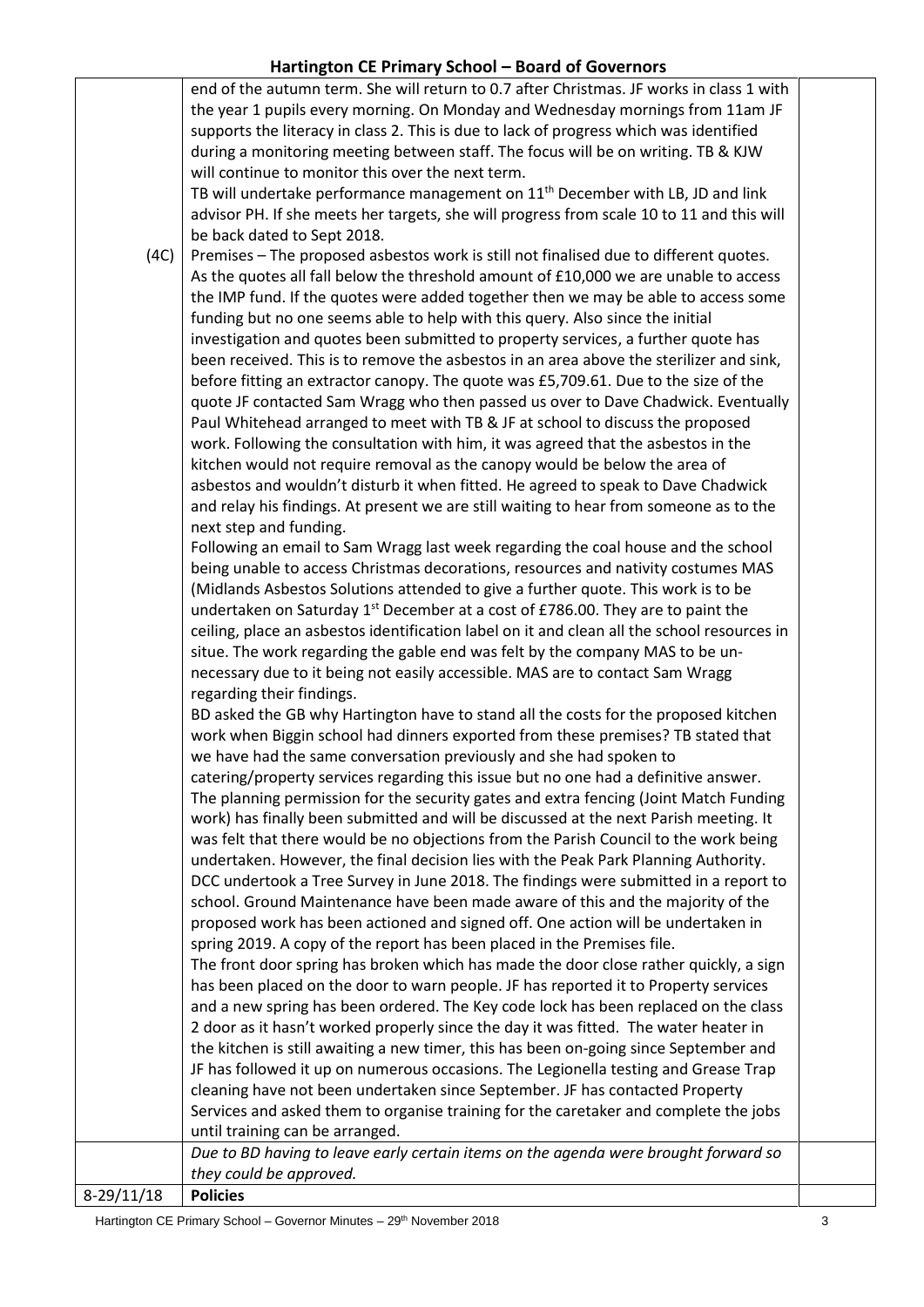|                | The following policies were proposed by LB and seconded by BD                             |       |
|----------------|-------------------------------------------------------------------------------------------|-------|
|                | <b>Visitors Policy</b>                                                                    |       |
|                | <b>Contractors Policy</b><br>$\bullet$                                                    |       |
|                | <b>Adult Behaviour Policy</b>                                                             |       |
|                | All of the above are to be loaded up onto the web site.                                   | JF    |
| $6 - 29/11/18$ | Safeguarding                                                                              |       |
|                | BD had downloaded a 'Keeping Children Safe in Education', a summary of the latest         |       |
|                | guidance portfolio from a school called Rosliston C of E Primary School. The portfolio    |       |
|                | is intended to inform lunch time staff, volunteers and other staff the fundamentals of    |       |
|                | keeping children safe. It is not intended as a replacement for reading and signing part   |       |
|                | 1 of the 'KCSinE' document but as an aid to understanding the content of the              |       |
|                | statutory guidance (It is a condensed version of the entire document). Following a        |       |
|                | brief discussion, it was agreed that a copy of the document would be sent out to          |       |
|                | governors with a view to the school adopting the contents and producing their own         | JF    |
|                | portfolio.                                                                                |       |
|                | Hartington are to join with Biggin in inviting a theatre production company to present    |       |
|                | a workshop regarding safeguarding to the whole school after Christmas. TB asked the       |       |
|                | head at Biggin if there was a possibility that parents could access any of the activities |       |
|                | alongside the children.                                                                   |       |
|                | BD reported to the GB that she was being made aware of information regarding the          |       |
|                | crossing of 'County Lines'. Drugs are being trafficked across county borders in rural     |       |
|                | areas. Children in these communities are classed as vulnerable and an easy target for     |       |
|                | drug traffickers. TB is to contact the local PC to see if he can come into school to talk | TB    |
|                | to the children as part of safeguarding.                                                  |       |
| (6A)           | The SEN report had been circulated to Governors prior to the meeting, no questions        |       |
|                | were raised.                                                                              |       |
| (6B)           | A Breakfast Club report was circulated to Governors prior to the meeting, no              |       |
|                | questions were raised. LB stated that the content of the report was very positive and     |       |
|                | conveyed the impact it was having across the curriculum and school life.                  |       |
|                | JF stated that KW had asked her to raise the issue of an advertising board on the road    |       |
|                | side as you enter the village to promote the school and breakfast club. A discussion      |       |
|                | was undertaken as to ways in which we could possibly increase pupil numbers. It was       |       |
|                | agreed to investigate the cost of having a banner made for the yard fence, facing the     |       |
|                | village, to advertise the school. SB agreed to contact 'Leek designs & Acres' for         | SB    |
|                | quotes. It was thought that the pupils could design one.                                  |       |
|                | The Pupil Premium statement for 2018/19 has been completed and uploaded onto              |       |
|                | the website. Copies also emailed to governors.                                            |       |
|                | The S175 safeguarding audit form has been sent to Debbie Peacock and uploaded to          |       |
|                | the web site.                                                                             |       |
|                | BD apologised and left the meeting.                                                       |       |
| $5 - 29/11/18$ | SIP/SES                                                                                   |       |
|                | SIP - The Spring term overview is being completed and the report will be sent out         | JF    |
|                | prior to the January meeting.                                                             |       |
|                | The SFVS (Schools Financial Value Standards) is to be completed, approved and             |       |
|                | returned to the LA by the 31 <sup>st</sup> March 2019.                                    |       |
|                | Paul Hunter attended school on 27/11/2018 to undertake a work scrutiny.                   |       |
|                | SES - This will be updated for the January meeting.                                       |       |
| $7-29/11/18$   | <b>GDPR</b>                                                                               |       |
|                | General Data Protection Regulations remains a priority for the school and JF monitors     |       |
|                | all incoming emails regarding this matter.                                                |       |
|                | The DPO position is to be undertaken by Paul Hunter the Link Advisor. A contract is       | JF    |
|                | still to be drawn up regarding this commitment.                                           |       |
|                | JF is accessing 'The School Bus' frequently to download policies to be adapted for our    |       |
|                | use. There are still many policies that require updating and cross referencing with       | TB/JF |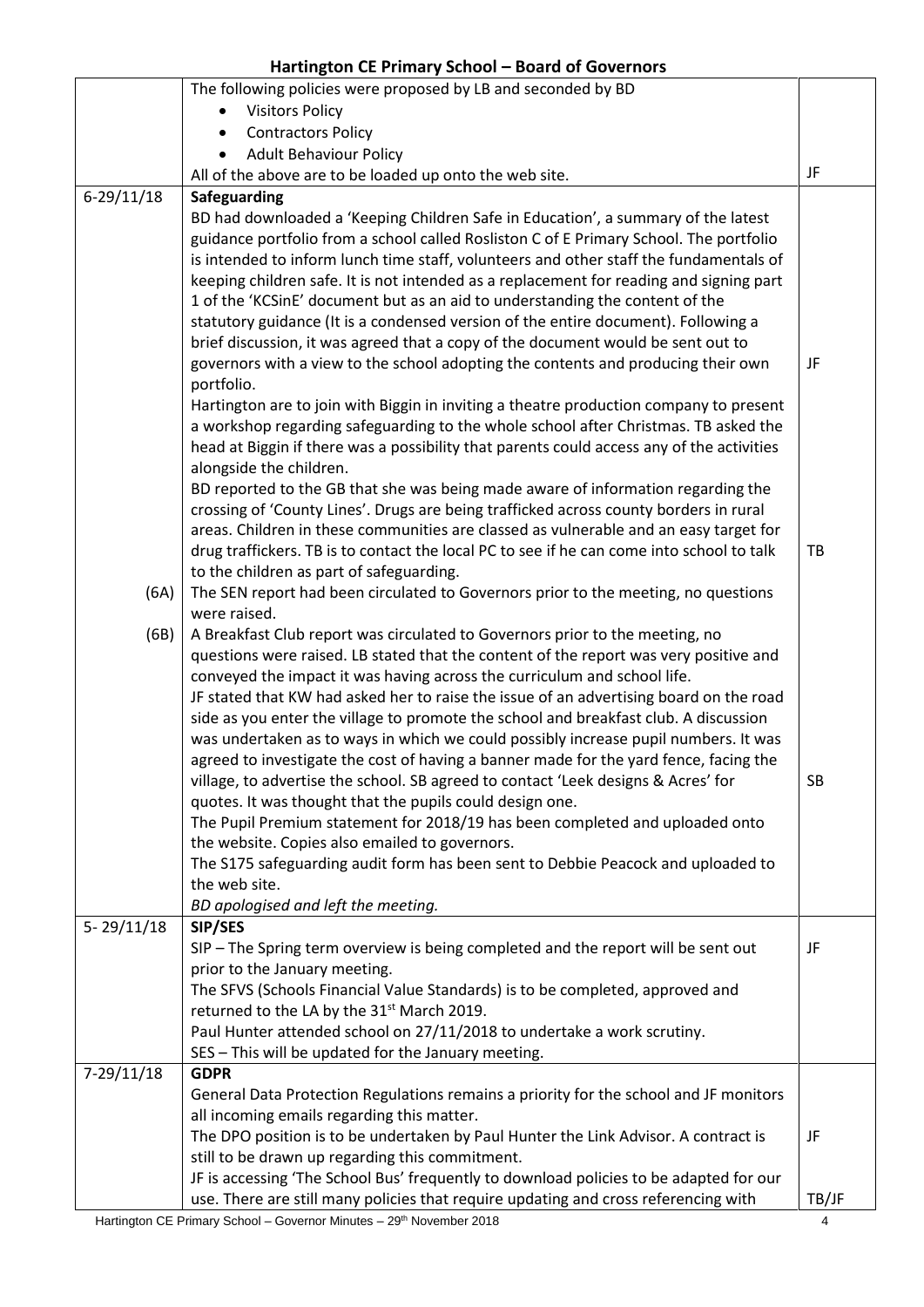|                      | links to GDPR. DCC have employed a professional to help with issues surrounding<br>GDPR temporarily until August 2019. Following the completion of a GDPR survey<br>Rachel Millward from DCC has contacted schools to see if they want to be part of a<br>pilot scheme where they will come into schools and undertake a GDPR audit. This<br>would still be at a cost to schools but significantly less for smaller schools. It was felt<br>at this time that it wasn't necessary.<br>GDPR will be a high priority when the Auditors next come. JF has requested if she may<br>contact DCC for a quote with regard to having a roller shutter for the office shelves as                                                                                                                                                                                                                                                                                                                                                                                                                                                                                                                                                                                                                                                                                                                                                                                                                                                                                                                                                                                                                                                                                                                                                                                                                                                                            | JF        |
|----------------------|----------------------------------------------------------------------------------------------------------------------------------------------------------------------------------------------------------------------------------------------------------------------------------------------------------------------------------------------------------------------------------------------------------------------------------------------------------------------------------------------------------------------------------------------------------------------------------------------------------------------------------------------------------------------------------------------------------------------------------------------------------------------------------------------------------------------------------------------------------------------------------------------------------------------------------------------------------------------------------------------------------------------------------------------------------------------------------------------------------------------------------------------------------------------------------------------------------------------------------------------------------------------------------------------------------------------------------------------------------------------------------------------------------------------------------------------------------------------------------------------------------------------------------------------------------------------------------------------------------------------------------------------------------------------------------------------------------------------------------------------------------------------------------------------------------------------------------------------------------------------------------------------------------------------------------------------------|-----------|
|                      | she feels that there are still files that may be classed as GDPR on the shelves that will                                                                                                                                                                                                                                                                                                                                                                                                                                                                                                                                                                                                                                                                                                                                                                                                                                                                                                                                                                                                                                                                                                                                                                                                                                                                                                                                                                                                                                                                                                                                                                                                                                                                                                                                                                                                                                                          |           |
| $9-29/11/18$         | not fit in the cupboard. (FGB agreed)<br><b>Governor Action Plan linked to SIP:</b>                                                                                                                                                                                                                                                                                                                                                                                                                                                                                                                                                                                                                                                                                                                                                                                                                                                                                                                                                                                                                                                                                                                                                                                                                                                                                                                                                                                                                                                                                                                                                                                                                                                                                                                                                                                                                                                                |           |
|                      | The governor action plan that was drafted in September is being looked at by TB and<br>will be forwarded to Governors on Friday 30 <sup>th</sup> November for their approval at the next<br>meeting. LB thanked TB for completing this.<br>TB is to help Governors with the completion of the new 'learning walk' document by<br>giving them bullet points on facts to be included. JF is to contact Nicky Fenton to see if<br>there is an electronic copy for those who would prefer to complete on line.                                                                                                                                                                                                                                                                                                                                                                                                                                                                                                                                                                                                                                                                                                                                                                                                                                                                                                                                                                                                                                                                                                                                                                                                                                                                                                                                                                                                                                         | JF        |
|                      |                                                                                                                                                                                                                                                                                                                                                                                                                                                                                                                                                                                                                                                                                                                                                                                                                                                                                                                                                                                                                                                                                                                                                                                                                                                                                                                                                                                                                                                                                                                                                                                                                                                                                                                                                                                                                                                                                                                                                    |           |
| 10-29/11/18<br>(10A) | <b>Monitoring &amp; Assessment</b><br>An application for absence of two children has been received for a family funeral. This<br>was approved by TB and the appropriate documentation completed and put on file.<br>A literacy report was circulated to Governors prior to the meeting. No questions were                                                                                                                                                                                                                                                                                                                                                                                                                                                                                                                                                                                                                                                                                                                                                                                                                                                                                                                                                                                                                                                                                                                                                                                                                                                                                                                                                                                                                                                                                                                                                                                                                                          |           |
| (10B)                | raised.<br>A numeracy report was circulated to Governors prior to the meeting. Due to the fact                                                                                                                                                                                                                                                                                                                                                                                                                                                                                                                                                                                                                                                                                                                                                                                                                                                                                                                                                                                                                                                                                                                                                                                                                                                                                                                                                                                                                                                                                                                                                                                                                                                                                                                                                                                                                                                     |           |
| (10C)                | that one child did not achieve 'working beyond expected' in last year's SAT's as was<br>expected, numeracy remains a high priority. The delivery of numeracy is now being<br>trialled at 9:30 as the children appear to be more receptive to learning during the first<br>part of the morning. The evidence during the monitoring sessions is supporting this<br>theory. TB stated that the timing of lessons stills requires tightening so that children<br>got their full hour of literacy and numeracy.<br>Challenging questions: LB asked "Why were the children not doing as well in the<br>literacy, and not in line to meet their targets?"<br>TB stated that it was thought to be due to the concentrated focus on numeracy. SPAG<br>work continues to be undertaken between 9 and 9:30. This initially was followed by<br>literacy but now numeracy is undertaken from 9:30. It is thought that the children are<br>unable to remember the content of the lesson and sustain their concentration levels<br>for the literacy lesson at 11am. In class 1 the timetable is phonics, numeracy then<br>literacy. It is felt that the pupils don't work as well after morning break as the same<br>results were produced when numeracy followed the morning break. Progress is being<br>constantly monitored by the class teachers.<br>An RE conference was held in the school today and organised by Alison Brown and<br>Nicky Fenton who are representatives from the Diocese. The conference involved<br>three workshops about Christianity, Sikhism and Hinduism delivered on a rolling<br>programme. The sessions were delivered by KS3 pupils and involved approximately<br>95 children in the morning and 75, including our Y3-Y6, in the afternoon session. KJW<br>attended the sessions and felt it went well. After the event KJW organised a question<br>and answer session to get feedback from the pupils regarding the impact the |           |
|                      | workshops had had on them. KJW is to get the children to feed back to the whole<br>school during Collective Worship in a 20 minute session. LB & JD (Foundation<br>Governors) were to observe and fed back to governors (JD was ill). LB discussed with<br>Alison Brown how the school had attended Lowfield School in Sheffield which is multi<br>faith and our connections with Peace Proscovia and the work the children have<br>undertaken regarding courageous advocacy through the 'Goat Project'. LB is to<br>forward a paragraph for publishing in the Diocese magazine. TB was commented how                                                                                                                                                                                                                                                                                                                                                                                                                                                                                                                                                                                                                                                                                                                                                                                                                                                                                                                                                                                                                                                                                                                                                                                                                                                                                                                                              | <b>LB</b> |